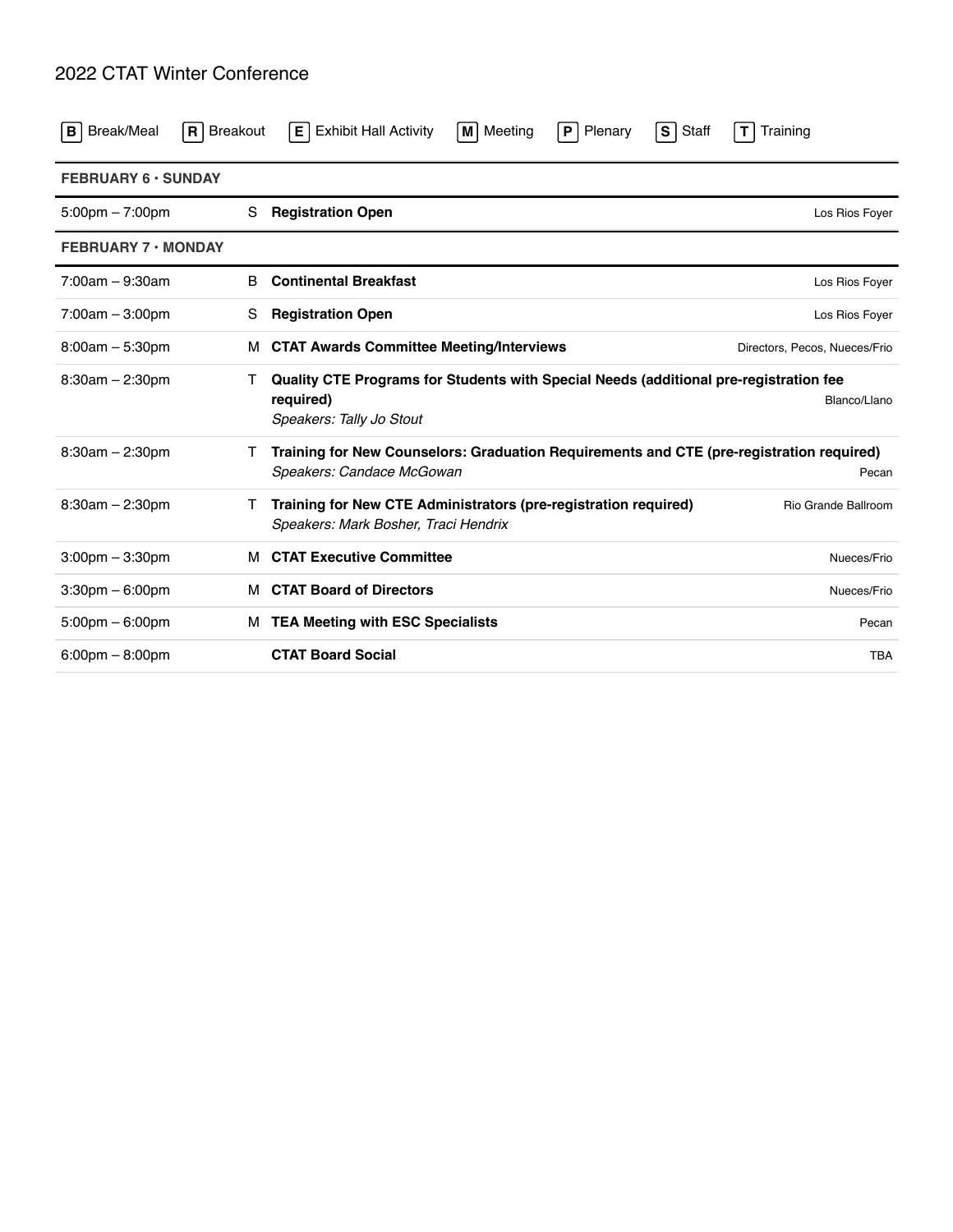|  |  | <b>B</b> Break/Meal <b>R</b> Breakout <b>E</b> Exhibit Hall Activity <b>M</b> Meeting <b>P</b> Plenary <b>S</b> Staff <b>T</b> Training |  |
|--|--|-----------------------------------------------------------------------------------------------------------------------------------------|--|
|--|--|-----------------------------------------------------------------------------------------------------------------------------------------|--|

|  | <u>E</u>   Exhibit Hall |  |
|--|-------------------------|--|
|--|-------------------------|--|

| Meeting |  |
|---------|--|
|         |  |

| <b>FEBRUARY 8 · TUESDAY</b>       |    |                                                                                                                                                                         |                     |
|-----------------------------------|----|-------------------------------------------------------------------------------------------------------------------------------------------------------------------------|---------------------|
| $7:00am - 9:30am$                 | B  | <b>Continental Breakfast</b>                                                                                                                                            | <b>Regency East</b> |
| $7:00am - 4:00pm$                 | S  | <b>Registration Open</b>                                                                                                                                                | Los Rios Foyer      |
| $8:00am - 5:00pm$                 | Е. | <b>Solutions Center Open</b>                                                                                                                                            | <b>Regency East</b> |
| $8:30am - 10:00am$                | P  | <b>Opening General Session</b>                                                                                                                                          | <b>Regency West</b> |
| $10:00$ am - 10:45am              | E. | <b>AM Solutions Center Walkabout</b>                                                                                                                                    | <b>Regency East</b> |
| $10:45$ am - 11:30am              | R. | <b>Bridging the Gaps with CTE Summer Camps</b><br>Speakers: Barbara White, Debbie Schaefer, Justin Gomez, Nicole Esparza, Ruth Perez                                    | Pecan               |
| $10:45$ am - 11:30am              |    | R Building Relationships: Linking Personal Connections to Academic Success<br><b>Speakers: Matthew Rosas</b>                                                            | Pecos               |
| $10:45$ am - 11:30am              |    | R Changing the CTE Culture<br>Speakers: Carrie Chandler, Kimberly Harris                                                                                                | Frio                |
| $10:45$ am - 11:30am              |    | R Completing the Journey through Work-Based Learning<br>Speakers: Kayla Yates, Whitney Weaver                                                                           | <b>Nueces</b>       |
| $10:45$ am - 11:30am              |    | R Industry Based Certifications with Certiport (exhibitor content)<br>Speakers: Clay Hagblom                                                                            | Blanco              |
| $10:45$ am - 11:30am              |    | R Insuring Students Successful Careers in Risk Management & Insurance (exhibitor content)<br>Speakers: Bob Rogers, Jennifer Baker, Jennifer Edenfield, Russell VanHoose | Llano               |
| $10:45$ am - 11:30am              |    | R Journey of a CTE Center<br>Speakers: Alison Belliveau                                                                                                                 | Rio Grande East     |
| $10:45$ am - 11:30am              |    | R The TEA Statewide Technical Assistance Grant - Great Resources for All CTE Teachers<br>Speakers: Ruthie Kneupper                                                      | Rio Grande West     |
| $10:45$ am - 11:30am              |    | R Top 10 Ways to Ignite Your Teaching! (exhibitor content)<br>Speakers: Michael Gecawich, Robin Wardle Gecawich                                                         | <b>Directors</b>    |
| $10:45$ am - 11:30am              |    | R Upgraded Career Exploration: Explore Like Never Before<br>Speakers: Amelia Reeves, Lorena Knight                                                                      | Live Oak            |
| 11:30am $-$ 1:00pm                | В  | Lunch (on your own)                                                                                                                                                     | TBA                 |
| $11:45am - 12:45pm$               | В  | <b>CTAT Area Presidents Luncheon</b>                                                                                                                                    | Rio Grande Center   |
| 1:00pm $-$ 1:45pm                 |    | R Autocoding Fundamentals<br>Speakers: Lacy Freeman                                                                                                                     | Rio Grande West     |
| $1:00 \text{pm} - 1:45 \text{pm}$ |    | R CTE POS offerings<br>Speakers: Loretta Herrera                                                                                                                        | Regency 6           |
| 1:00pm $-$ 1:45pm                 | R. | Developing and Growing Partnerships with an Intermediary Perspective<br>Speakers: Amelia Reeves, Vicki Hayhurst                                                         | Live Oak            |
| $1:00$ pm $- 1:45$ pm             | R. | Engaging Students in the 21st Century with STEM Curriculum (exhibitor content)<br>Speakers: Mark Johnson                                                                | Blanco              |
| 1:00pm $-$ 1:45pm                 | R. | <b>Equitable Access to CTE Programs</b><br>Speakers: Elizabeth Green                                                                                                    | Pecos               |
|                                   |    |                                                                                                                                                                         |                     |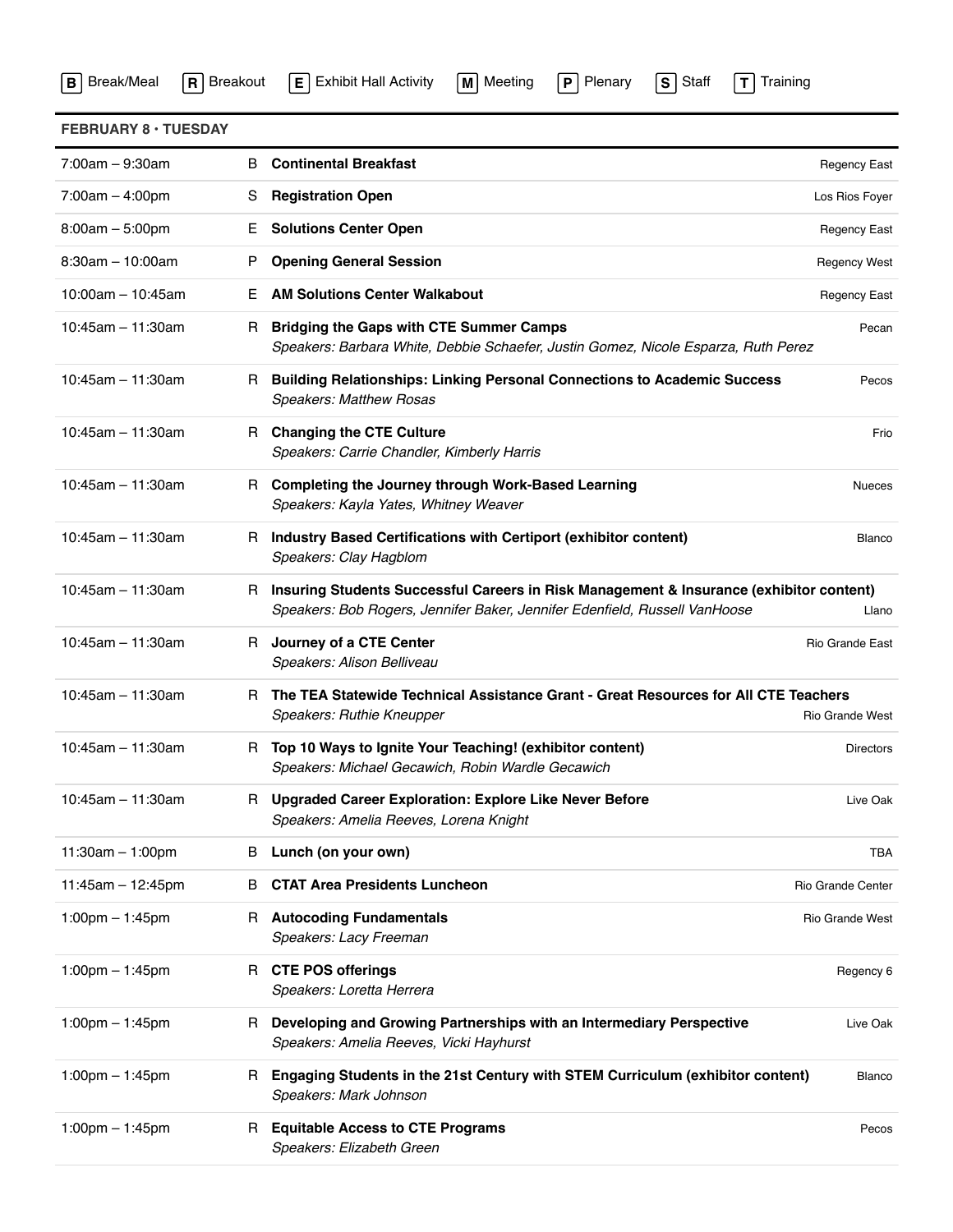| $1:00$ pm $-1:45$ pm              |    | R IBCs - Industry Based Certifications and Accountability - A Roadmap to Success<br>Speakers: Bobbye Hylton, Jackie Simmonds, Ruthie Kneupper, Twila Johnson                                 | Regency 5              |
|-----------------------------------|----|----------------------------------------------------------------------------------------------------------------------------------------------------------------------------------------------|------------------------|
| $1:00 \text{pm} - 1:45 \text{pm}$ |    | R Master of Two Trades<br>Speakers: Courtney Sharkey, Sari McCoy                                                                                                                             | Frio                   |
| $1:00$ pm $-1:45$ pm              | R. | <b>Middle School Career Exploration Camp</b><br>Speakers: Jason Cooper                                                                                                                       | <b>Nueces</b>          |
| $1:00$ pm $- 1:45$ pm             |    | R New and Aspiring CTE Administrators -- Surviving Year 1<br>Speakers: Alex Everett, Brooke Martine, Kim Wrick, Misty Houston, Samuel Hernandez                                              | Regency 4              |
| $1:00$ pm $- 1:45$ pm             |    | R PBL in the CTE Classroom And Beyond!<br>Speakers: Calee Jaskula                                                                                                                            | Pecan                  |
| $1:00$ pm $-1:45$ pm              |    | R Practicum Monthly<br>Speakers: Amanda Holman, Heidi Pease, Whitney Weddel                                                                                                                  | Rio Grande East        |
| $1:00$ pm $- 1:45$ pm             |    | R WeTeach_CS and You Can Too! (exhibitor content)<br>Speakers: Carol Fletcher                                                                                                                | Llano                  |
| $2:00 \text{pm} - 2:45 \text{pm}$ |    | R Automating Your CTE and CCMR Data Collection and Calculations (exhibitor content)<br>Speakers: Sammy Larbi                                                                                 | Blanco                 |
| $2:00$ pm $- 2:45$ pm             |    | R Business Partners that Build - Experience, Excitement, & Basketball Courts!<br>Speakers: Peggy Mica, Jessica Ziehr, Julia McKenzie                                                         | Regency 6              |
| $2:00 \text{pm} - 2:45 \text{pm}$ | R. | Bye Bye French Fries; High School Students Can Start a Drone Business<br>Speakers: Joe Paneitz                                                                                               | Pecos                  |
| $2:00$ pm $- 2:45$ pm             |    | R CCR + School Culture = Student Success<br>Speakers: Dana Boyer, Laura Willard, Tally Jo Stout                                                                                              | Live Oak               |
| $2:00$ pm $- 2:45$ pm             |    | R Comprehensive Local Needs Assessment<br>Speakers: Dale Fowler, Marcette Kilgore                                                                                                            | <b>Rio Grande West</b> |
| $2:00$ pm $- 2:45$ pm             |    | R Creating the CTE Student Pipeline<br>Speakers: Jeannie Knierim                                                                                                                             | <b>Nueces</b>          |
| $2:00$ pm $- 2:45$ pm             |    | R CTE Onboarding<br>Speakers: Amanda Holman, Heidi Pease, Whitney Weddel                                                                                                                     | <b>Rio Grande East</b> |
| $2:00$ pm $- 2:45$ pm             |    | R Developing and Managing the IBC Process<br>Speakers: Amber Ham, Latasha Wilson, Traci Hendrix                                                                                              | Frio                   |
| $2:00$ pm $- 2:45$ pm             | R  | <b>Educational Extension Opportunities with Enterprise Learning Labs</b><br>Speakers: Adam Frenzel                                                                                           | <b>Directors</b>       |
| $2:00$ pm $- 2:45$ pm             |    | R Growing CTE Leaders in your own backyard!<br>Speakers: Debbie Schaefer, Joshua Roberts, Nicole Esparza                                                                                     | Pecan                  |
| $2:00$ pm $- 2:45$ pm             |    | R R <sup>3</sup> : Recruitment, retention, and rewarding: Compensating your CTE Teachers.<br>Speakers: Jessica Burrow, Paul Boff                                                             | Regency 5              |
| $2:00$ pm $- 2:45$ pm             |    | R Why Xello is the only program empowering educators to deliver a unified K-12 college and<br>career readiness experience to ALL their students (exhibitor content)<br>Speakers: Shauna Mann | Llano                  |
| $2:00$ pm $- 2:45$ pm             |    | R Workforce Solutions: Empowering Students for a Better Future!<br>Speakers: Jeannette Lara, David Gutierrez, Jasmine Hernandez                                                              | Regency 4              |
| $2:45$ pm $-3:30$ pm              | E. | <b>PM Solutions Center Walkabout</b>                                                                                                                                                         | <b>Regency East</b>    |
|                                   |    |                                                                                                                                                                                              |                        |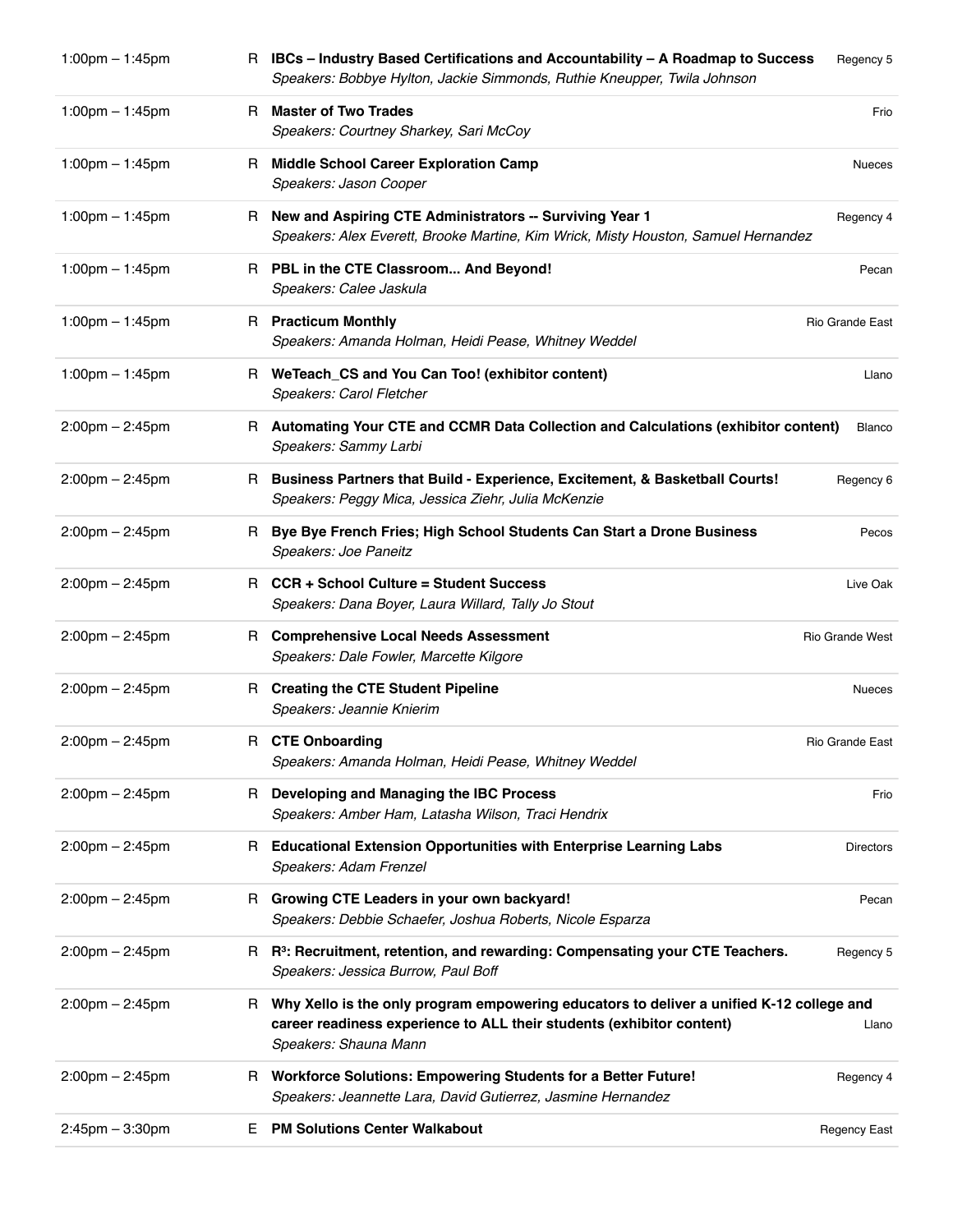| $3:30$ pm $-4:30$ pm              | <b>CTE Leadership Roundtable</b><br>P<br>Speakers: Mark Bosher | <b>Regency West</b>      |
|-----------------------------------|----------------------------------------------------------------|--------------------------|
| $4:30 \text{pm} - 5:00 \text{pm}$ | M CTAT Area 11 Meeting                                         | Frio                     |
| $4:30 \text{pm} - 5:00 \text{pm}$ | M CTAT Area 12 Meeting                                         | Blanco                   |
| $4:30 \text{pm} - 5:00 \text{pm}$ | M CTAT Area 2 Meeting                                          | <b>Rio Grande West</b>   |
| $4:30 \text{pm} - 5:00 \text{pm}$ | M CTAT Area 3 Meeting                                          | <b>Rio Grande Center</b> |
| $4:30 \text{pm} - 5:00 \text{pm}$ | M CTAT Area 4 Meeting                                          | <b>Rio Grande East</b>   |
| $4:30 \text{pm} - 5:00 \text{pm}$ | M CTAT Areas 1, 5, 8, 9 and 10 Meetings                        | <b>Regency West</b>      |
| $5:30 \text{pm} - 7:30 \text{pm}$ | <b>CTAT Social hosted by ICEV</b>                              | Landry's                 |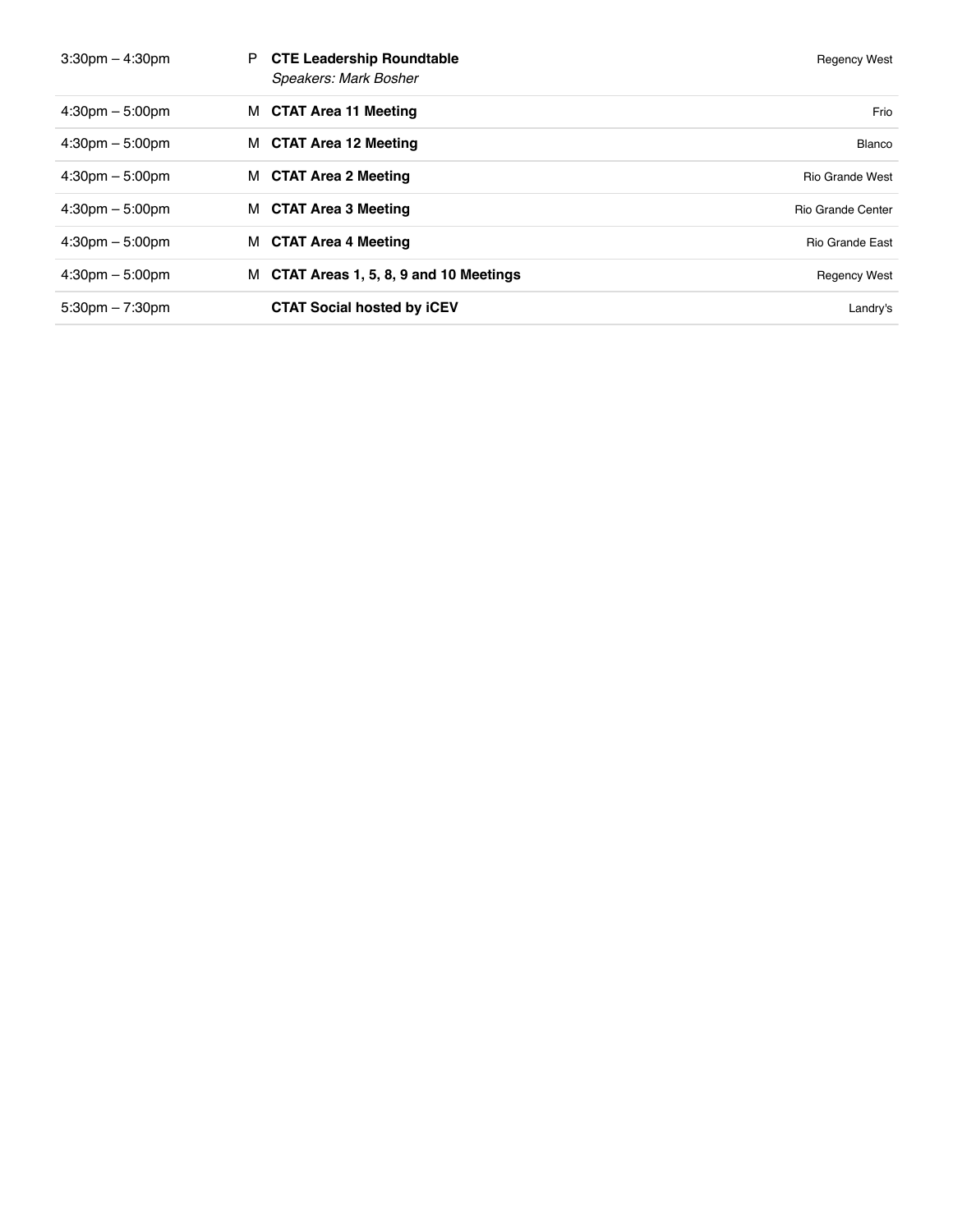| B Break/Meal R Breakout E Exhibit Hall Activity M Meeting P Plenary S Staff T Training |  |  |  |  |  |  |  |
|----------------------------------------------------------------------------------------|--|--|--|--|--|--|--|
|----------------------------------------------------------------------------------------|--|--|--|--|--|--|--|

| aır<br>ı |  |
|----------|--|
|----------|--|

| <b>FEBRUARY 9 · WEDNESDAY</b> |    |                                                                                                                                                                                |                     |
|-------------------------------|----|--------------------------------------------------------------------------------------------------------------------------------------------------------------------------------|---------------------|
| $7:30am - 9:30am$             | B  | <b>Continental Breakfast</b>                                                                                                                                                   | <b>Regency East</b> |
| $8:00am - 10:30am$            | S  | <b>Registration Open</b>                                                                                                                                                       | Los Rios Foyer      |
| $8:00am - 11:00am$            | Е. | <b>Solutions Center Open</b>                                                                                                                                                   | <b>Regency East</b> |
| $8:30am - 9:15am$             |    | R College FriYaY<br>Speakers: Amanda Holman, Whitney Weddel                                                                                                                    | Rio Grande East     |
| $8:30am - 9:15am$             | R. | <b>Engaging Teachers Through Cross District PD</b><br>Speakers: Annette Duvall, Connie Garcia, Kady Donaghey, Suzanne Murr                                                     | Frio                |
| $8:30am - 9:15am$             |    | R How Your Students Can Make Big-Time Money in Tech After They Graduate (exhibitor<br>content)<br>Speakers: Danae Hughes                                                       | Llano               |
| $8:30am - 9:15am$             |    | R Let's Get LIT(eracy) in the CTE Classroom!<br>Speakers: Ashley Canuteson, Rachel Behnke                                                                                      | Live Oak            |
| $8:30am - 9:15am$             |    | R Navigate Workforce Certifications<br>Speakers: Donna McKethan                                                                                                                | Pecan               |
| $8:30am - 9:15am$             |    | R Shine Bright Like a Diamond: Student Engagement and CTE Marketing<br>Speakers: Joe Henderson, Katie Campbell                                                                 | <b>Nueces</b>       |
| $8:30am - 9:15am$             |    | R Standards-Based Marketing/Accounting/Business/Entrepreneurship/ Economics/Finance<br>Courses, LMS-integrated (exhibitor content)<br>Speakers: Liz Brown Evans, Michael Lewis | Blanco              |
| $8:30am - 9:15am$             |    | R TEA CTE Professional Development for Counselors<br>Speakers: Amy Guadagnoli, Caryn Cavanagh, Linda Wurzbach, Shelley Riedel                                                  | Rio Grande West     |
| $8:30am - 9:15am$             |    | R The great BIG book of everything<br>Speakers: Jeff Eichman                                                                                                                   | Pecos               |
| $9:30$ am - 10:15am           |    | R Am I prepared if I receive an MOA visit?<br>Speakers: Lisa Harrison                                                                                                          | <b>Nueces</b>       |
| $9:30$ am - 10:15am           |    | R Braiding Multiple Funding Sources to Launch and Grow Programs<br>Speakers: James Rosebrock, Jerrod Barton, Shanna Howell                                                     | Live Oak            |
| $9:30$ am - 10:15am           |    | R CTE Research Network Practitioner Training Modules: Understanding and Using CTE Data<br>and Research<br>Speakers: Cherise Moore                                              | Pecos               |
| $9:30$ am - 10:15am           |    | R Do's and Dont's for Opening a Student Store Panel<br>Speakers: Ryan Contreras                                                                                                | Frio                |
| $9:30$ am $-10:15$ am         | R. | EMS in high school-here to stay<br>Speakers: Deborah Ramirez                                                                                                                   | Blanco              |
| $9:30$ am - 10:15am           |    | R Kickstarting Your Veterinary Science Program<br>Speakers: Erica Santillan, Phyllis Sams                                                                                      | Llano               |
| $9:30$ am - 10:15am           |    | R Operation Occupation: Partnering with the local Rotary Club for Job Shadowing day.<br>Speakers: Davis Yturri, Kyle Holton                                                    | Pecan               |